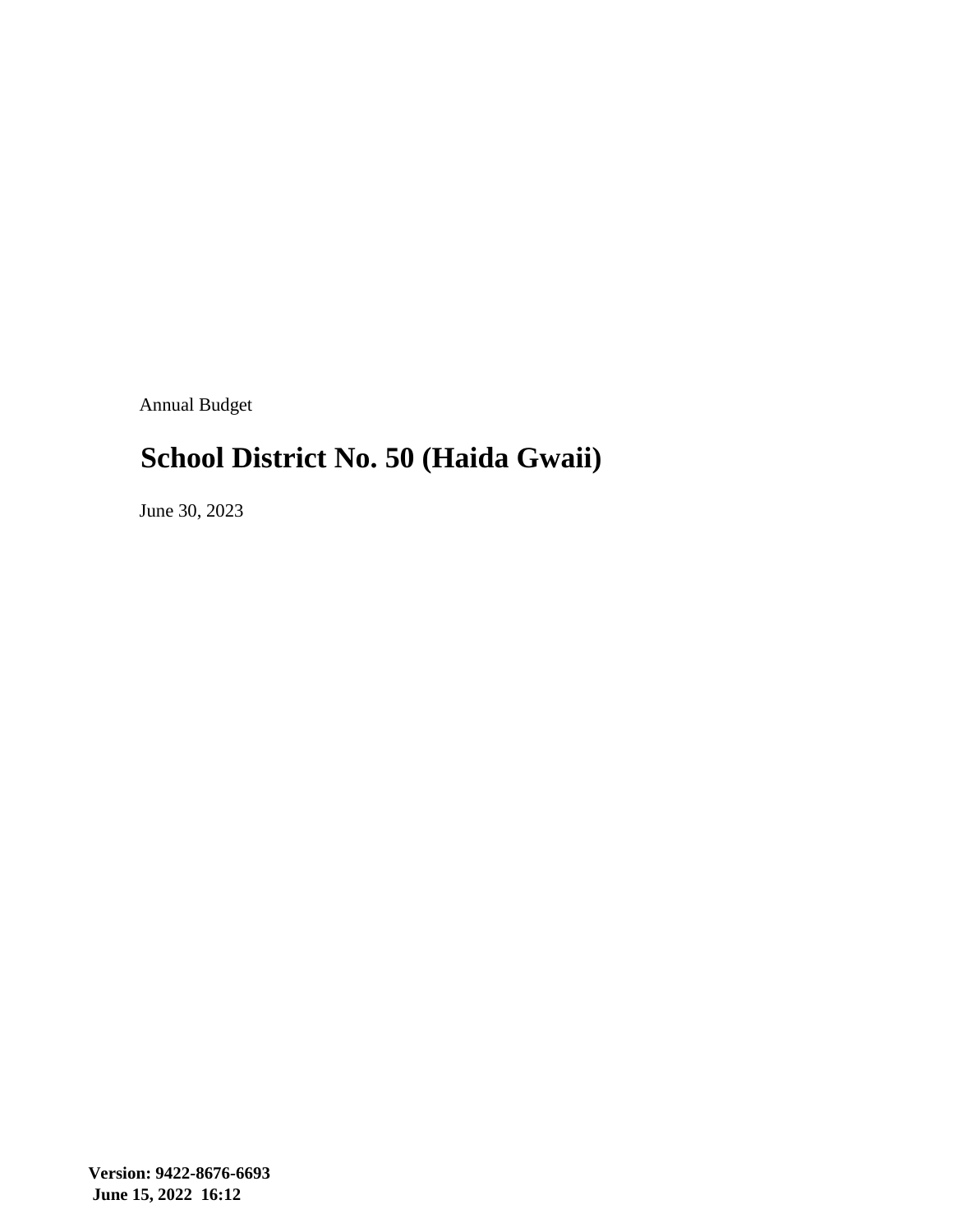June 30, 2023

#### Table of Contents

\*NOTE - Statement 1, Statement 3, Statement 5, Schedule 1 and Schedules 4A - 4D are used for Financial Statement reporting only.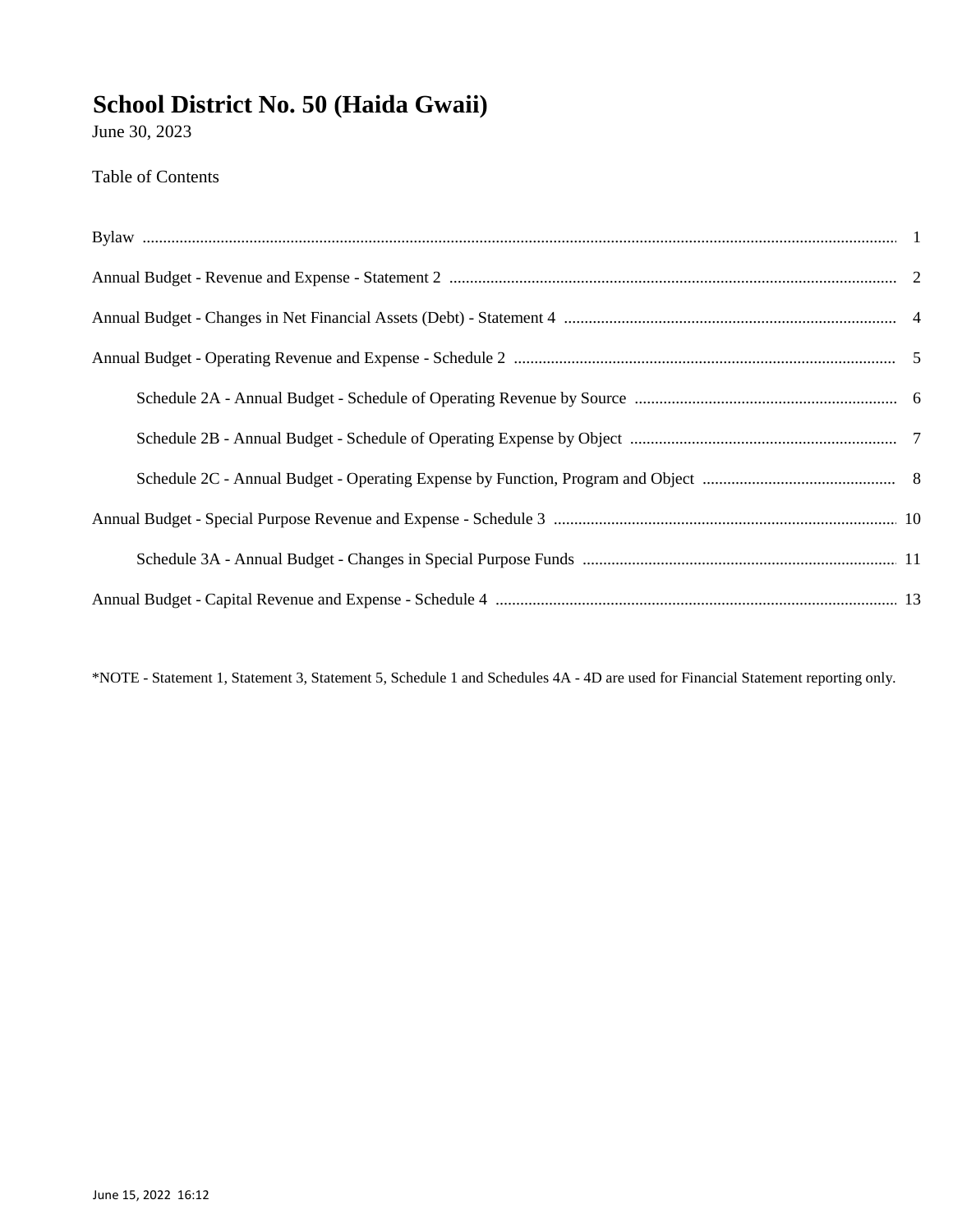#### **ANNUAL BUDGET BYLAW**

A Bylaw of THE BOARD OF EDUCATION OF SCHOOL DISTRICT NO. 50 (HAIDA GWAII) (called the ''Board'') to adopt the Annual Budget of the Board for the fiscal year 2022/2023 pursuant to section 113 of the *School Act* , R.S.B.C., 1996, c. 412 as amended from time to time (called the "*Act* ").

- 1. The Board has complied with the provisions of the *Act* , Ministerial Orders, and Ministry of Education Policies respecting the Annual Budget adopted by this bylaw.
- 2. This bylaw may be cited as School District No. 50 (Haida Gwaii) Annual Budget Bylaw for fiscal year 2022/2023.
- 3. The attached Statement 2 showing the estimated revenue and expense for the 2022/2023 fiscal year and the total budget bylaw amount of \$14,969,122 for the 2022/2023 fiscal year was prepared in accordance with the *Act* .
- 4. Statement 2, 4 and Schedules 2 to 4 are adopted as the Annual Budget of the Board for the fiscal year 2022/2023.

READ A FIRST TIME THE 14th DAY OF JUNE, 2022;

READ A SECOND TIME THE 14th DAY OF JUNE, 2022;

READ A THIRD TIME, PASSED AND ADOPTED THE 14th DAY OF JUNE, 2022;

Hunal

**Chairperson of the Board**

**Secretary Treasurer**

I HEREBY CERTIFY this to be a true original of School District No. 50 (Haida Gwaii) Annual Budget Bylaw 2022/2023, adopted by the Board the 14th DAY OF JUNE, 2022.

**Secretary Treasurer**

**Version: 9422-8676-6693 June 15, 2022 16:12**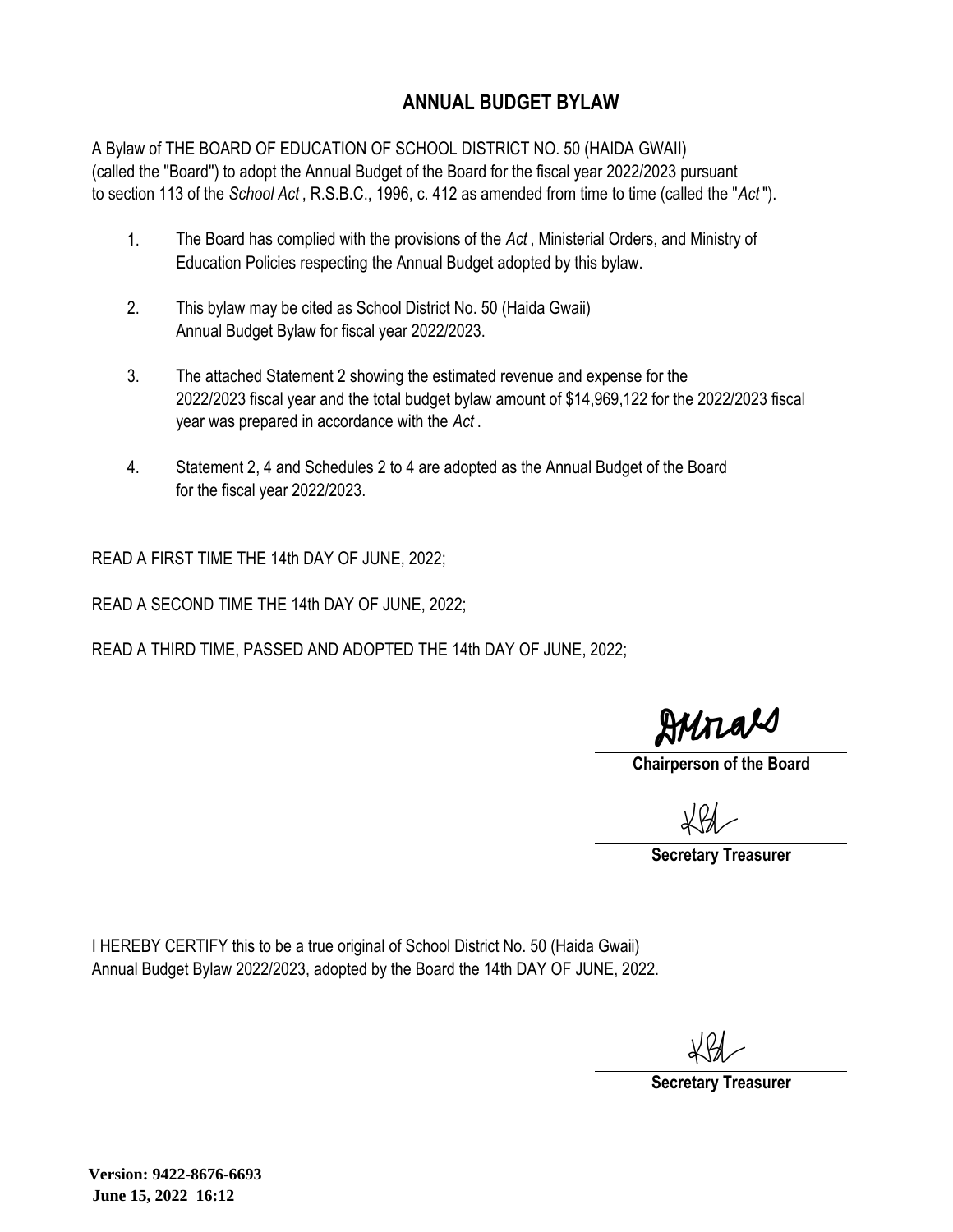Annual Budget - Revenue and Expense Year Ended June 30, 2023

|                                                                                                                                      | 2023                 | 2022 Amended         |
|--------------------------------------------------------------------------------------------------------------------------------------|----------------------|----------------------|
|                                                                                                                                      | <b>Annual Budget</b> | <b>Annual Budget</b> |
| <b>Ministry Operating Grant Funded FTE's</b>                                                                                         |                      |                      |
| School-Age                                                                                                                           | 465.000              | 458.438              |
| <b>Total Ministry Operating Grant Funded FTE's</b>                                                                                   | 465.000              | 458.438              |
| <b>Revenues</b>                                                                                                                      | \$                   | \$                   |
| <b>Provincial Grants</b>                                                                                                             |                      |                      |
| Ministry of Education                                                                                                                | 8,130,423            | 8,685,086            |
| Other                                                                                                                                | 223,347              | 223,347              |
| Other Revenue                                                                                                                        | 4,319,097            | 4,205,742            |
| <b>Rentals and Leases</b>                                                                                                            | 54,000               | 54,000               |
| <b>Investment</b> Income                                                                                                             | 30,000               | 29,000               |
| Amortization of Deferred Capital Revenue                                                                                             | 1,315,062            | 1,096,125            |
| <b>Total Revenue</b>                                                                                                                 | 14,071,929           | 14,293,300           |
| <b>Expenses</b>                                                                                                                      |                      |                      |
| Instruction                                                                                                                          | 9,941,519            | 9,816,299            |
| <b>District Administration</b>                                                                                                       | 1,055,775            | 1,012,348            |
| Operations and Maintenance                                                                                                           | 3,424,837            | 3,183,011            |
| <b>Transportation and Housing</b>                                                                                                    | 546,991              | 692,378              |
| <b>Total Expense</b>                                                                                                                 | 14,969,122           | 14,704,036           |
| <b>Net Revenue (Expense)</b>                                                                                                         | (897, 193)           | (410, 736)           |
| <b>Budgeted Allocation (Retirement) of Surplus (Deficit)</b>                                                                         | 754,000              | 266,100              |
| <b>Budgeted Surplus (Deficit), for the year</b>                                                                                      | (143, 193)           | (144, 636)           |
| Budgeted Surplus (Deficit), for the year comprised of:<br>Operating Fund Surplus (Deficit)<br>Special Purpose Fund Surplus (Deficit) |                      |                      |
| Capital Fund Surplus (Deficit)                                                                                                       | (143, 193)           | (144, 636)           |
| <b>Budgeted Surplus (Deficit), for the year</b>                                                                                      | (143, 193)           | (144, 636)           |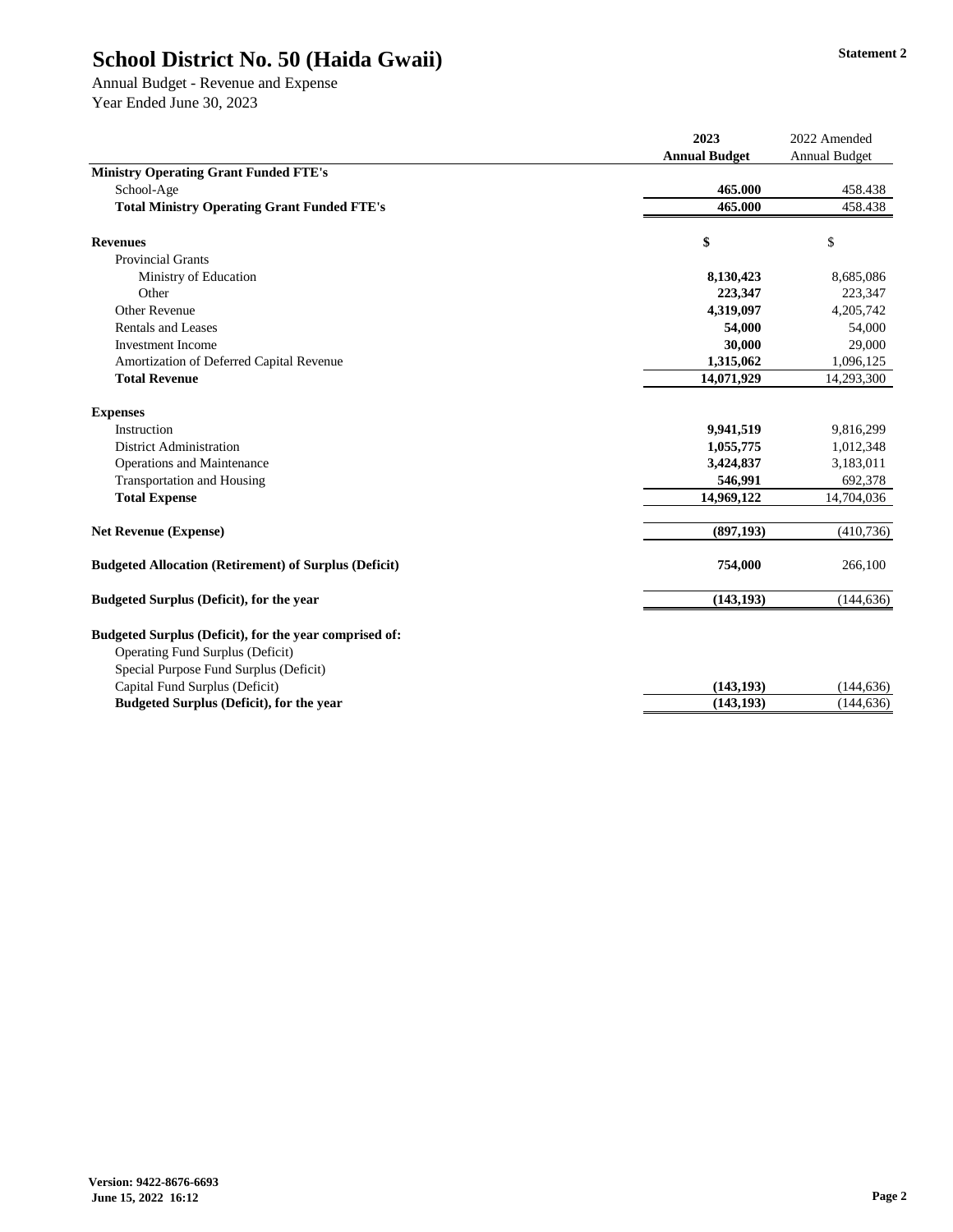Annual Budget - Revenue and Expense Year Ended June 30, 2023

|                                                                     | 2023                 | 2022 Amended  |
|---------------------------------------------------------------------|----------------------|---------------|
|                                                                     | <b>Annual Budget</b> | Annual Budget |
| <b>Budget Bylaw Amount</b>                                          |                      |               |
| Operating - Total Expense                                           | 11.948.999           | 11.595.030    |
| Special Purpose Funds - Total Expense                               | 1,546,868            | 1,853,245     |
| Capital Fund - Total Expense                                        | 1,473,255            | 1,255,761     |
| Capital Fund - Tangible Capital Assets Purchased from Local Capital |                      | 250,000       |
| <b>Total Budget Bylaw Amount</b>                                    | 14,969,122           | 14.954.036    |

**Approved by the Board**

Signature of the Chairperson of the Board of Education

╲

Signature of the Superintendent

Signature of the Secretary Treasurer

June 16, 2022

Date Signed  $22$ J

Date Signed

Date Signed June 15, 2022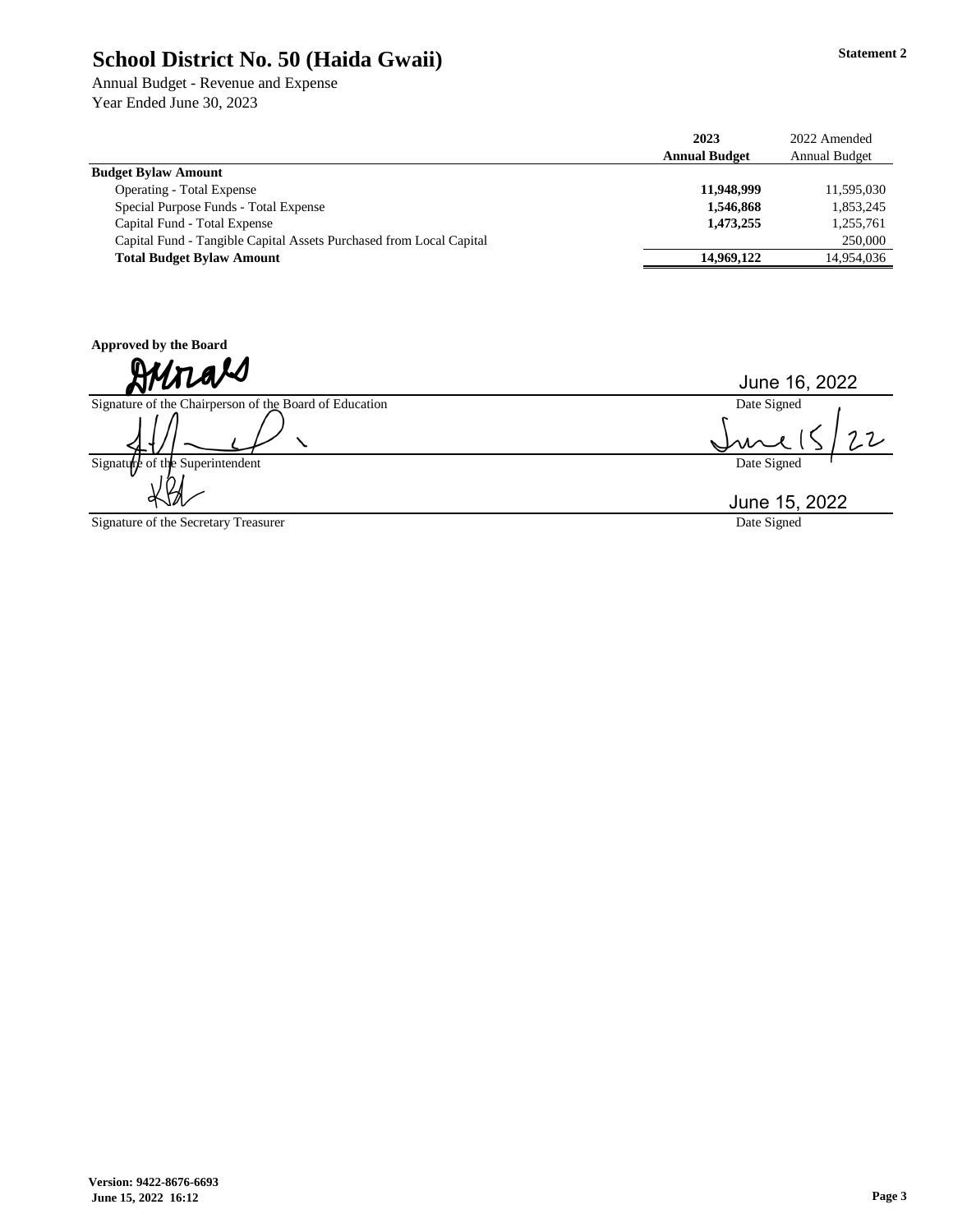Annual Budget - Changes in Net Financial Assets (Debt) Year Ended June 30, 2023

|                                                          | 2023                 | 2022 Amended         |
|----------------------------------------------------------|----------------------|----------------------|
|                                                          | <b>Annual Budget</b> | <b>Annual Budget</b> |
|                                                          | \$                   | \$                   |
| Surplus (Deficit) for the year                           | (897, 193)           | (410, 736)           |
| <b>Effect of change in Tangible Capital Assets</b>       |                      |                      |
| Acquisition of Tangible Capital Assets                   |                      |                      |
| From Local Capital                                       |                      | (250,000)            |
| From Deferred Capital Revenue                            | (14, 762, 143)       | (6,059,089)          |
| <b>Total Acquisition of Tangible Capital Assets</b>      | (14, 762, 143)       | (6,309,089)          |
| Amortization of Tangible Capital Assets                  | 1,473,255            | 1,255,761            |
| <b>Total Effect of change in Tangible Capital Assets</b> | (13, 288, 888)       | (5,053,328)          |
|                                                          |                      |                      |
| (Increase) Decrease in Net Financial Assets (Debt)       | (14, 186, 081)       | (5,464,064)          |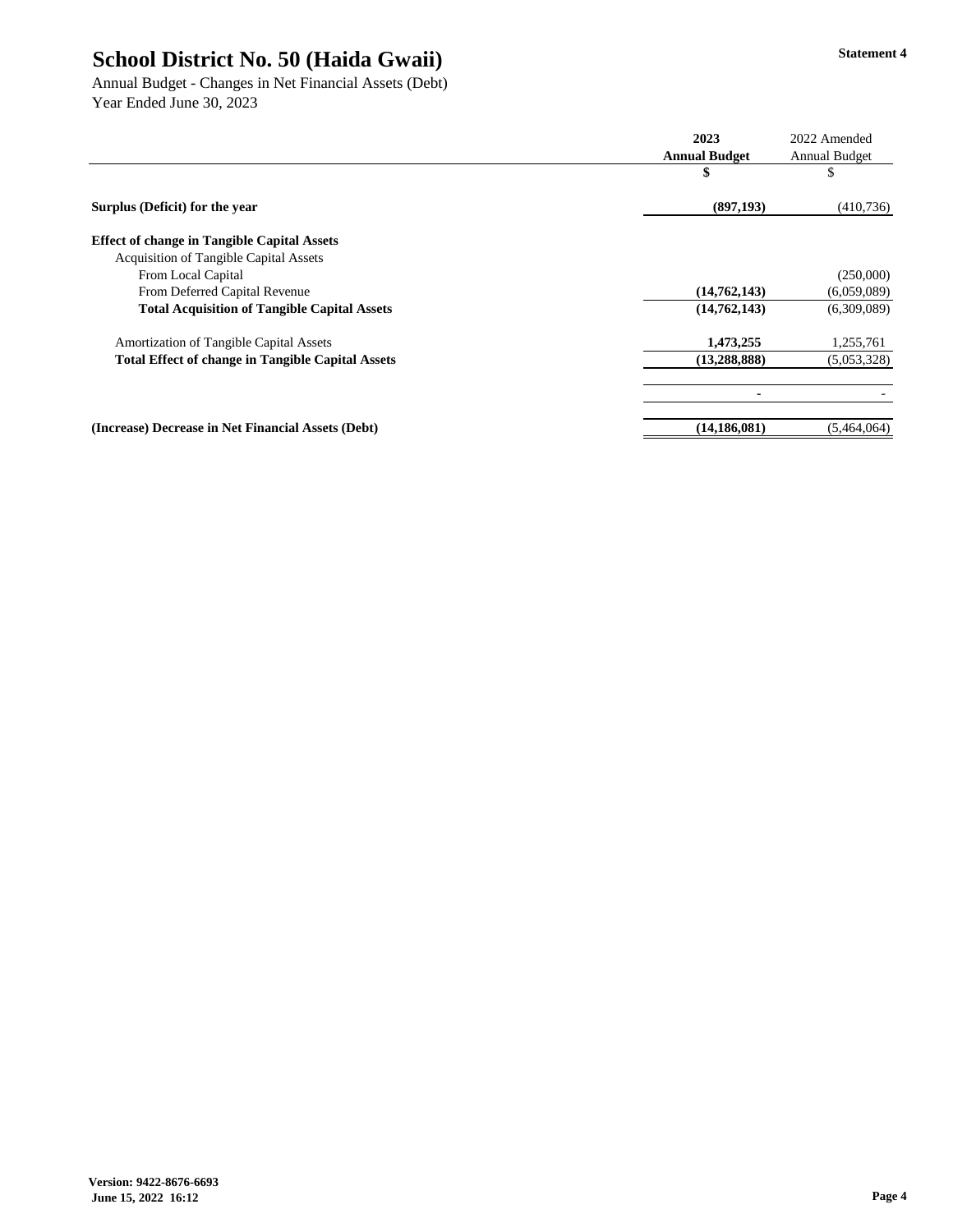Annual Budget - Operating Revenue and Expense Year Ended June 30, 2023

|                                                  | 2023                 | 2022 Amended  |
|--------------------------------------------------|----------------------|---------------|
|                                                  | <b>Annual Budget</b> | Annual Budget |
|                                                  | ъ                    | \$            |
| <b>Revenues</b>                                  |                      |               |
| <b>Provincial Grants</b>                         |                      |               |
| Ministry of Education                            | 6,933,555            | 7,131,841     |
| Other                                            | 223,347              | 223,347       |
| <b>Other Revenue</b>                             | 3,969,097            | 3,905,742     |
| <b>Rentals and Leases</b>                        | 54,000               | 54,000        |
| <b>Investment Income</b>                         | 15,000               | 14,000        |
| <b>Total Revenue</b>                             | 11,194,999           | 11,328,930    |
| <b>Expenses</b>                                  |                      |               |
| Instruction                                      | 8,505,062            | 8,221,763     |
| <b>District Administration</b>                   | 1,055,775            | 1,012,348     |
| Operations and Maintenance                       | 1,916,171            | 1,891,149     |
| <b>Transportation and Housing</b>                | 471,991              | 469,770       |
| <b>Total Expense</b>                             | 11,948,999           | 11,595,030    |
| <b>Net Revenue (Expense)</b>                     | (754,000)            | (266, 100)    |
| <b>Budgeted Prior Year Surplus Appropriation</b> | 754,000              | 266,100       |
| Budgeted Surplus (Deficit), for the year         |                      |               |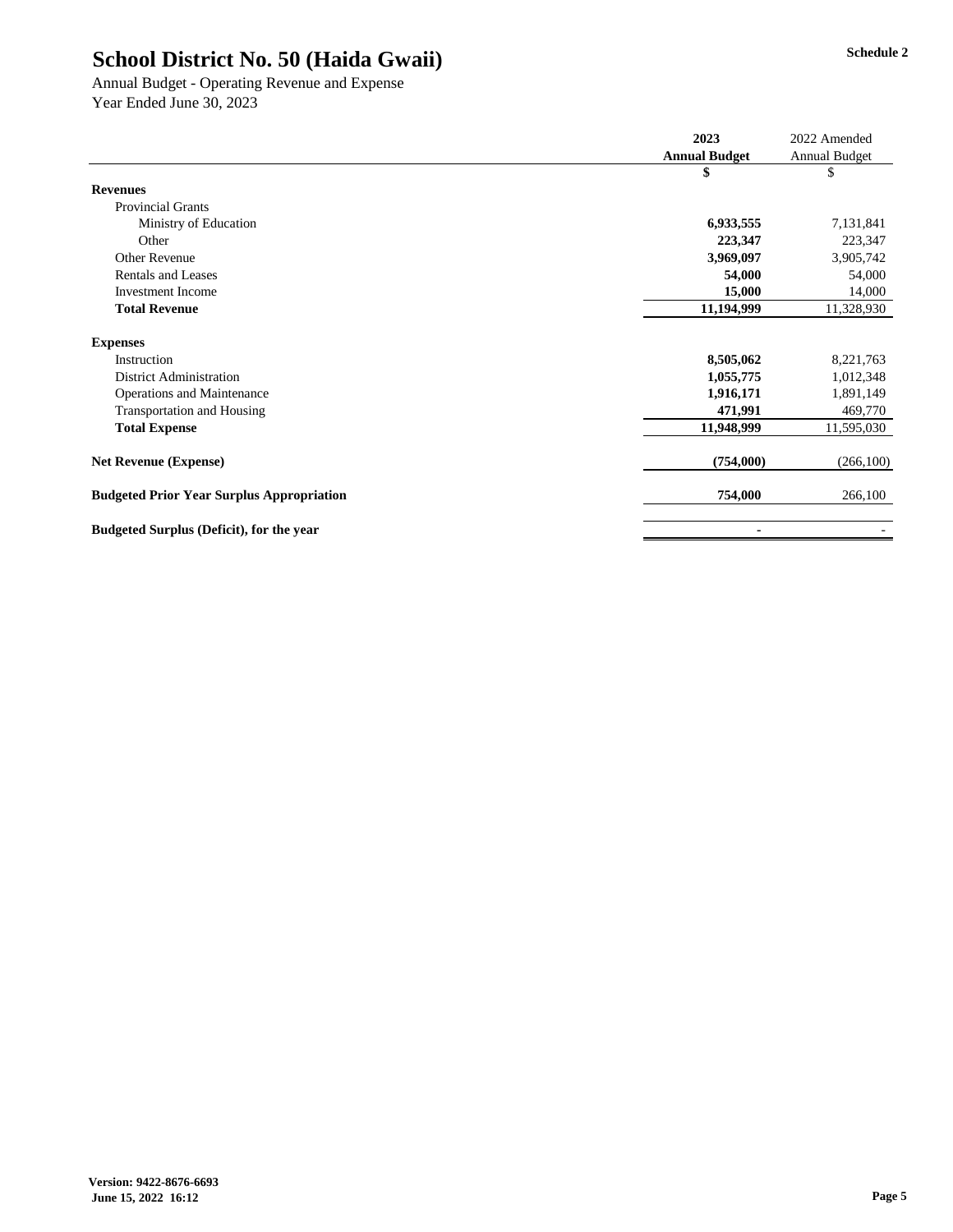#### Annual Budget - Schedule of Operating Revenue by Source Year Ended June 30, 2023

|                                                        | 2023                 | 2022 Amended         |
|--------------------------------------------------------|----------------------|----------------------|
|                                                        | <b>Annual Budget</b> | <b>Annual Budget</b> |
|                                                        | \$                   | \$                   |
| <b>Provincial Grants - Ministry of Education</b>       |                      |                      |
| Operating Grant, Ministry of Education                 | 10,471,629           | 10,621,560           |
| <b>ISC/LEA Recovery</b>                                | (3,844,097)          | (3,795,742)          |
| Other Ministry of Education Grants                     |                      |                      |
| Pay Equity                                             | 139,874              | 139,874              |
| <b>Student Transportation Fund</b>                     | 149,851              | 149,851              |
| <b>Support Staff Benefits Grant</b>                    | 10,680               | 10,680               |
| <b>FSA Scorer Grant</b>                                | 4,094                | 4,094                |
| Early Learning Framework                               | 1,524                | 1,524                |
| <b>Total Provincial Grants - Ministry of Education</b> | 6,933,555            | 7,131,841            |
| <b>Provincial Grants - Other</b>                       | 223,347              | 223,347              |
| <b>Other Revenues</b>                                  |                      |                      |
| <b>Funding from First Nations</b>                      | 3,844,097            | 3,795,742            |
| Miscellaneous                                          |                      |                      |
| Miscellaneous                                          | 125,000              | 110,000              |
| <b>Total Other Revenue</b>                             | 3,969,097            | 3,905,742            |
| <b>Rentals and Leases</b>                              | 54,000               | 54,000               |
| <b>Investment Income</b>                               | 15,000               | 14,000               |
| <b>Total Operating Revenue</b>                         | 11,194,999           | 11,328,930           |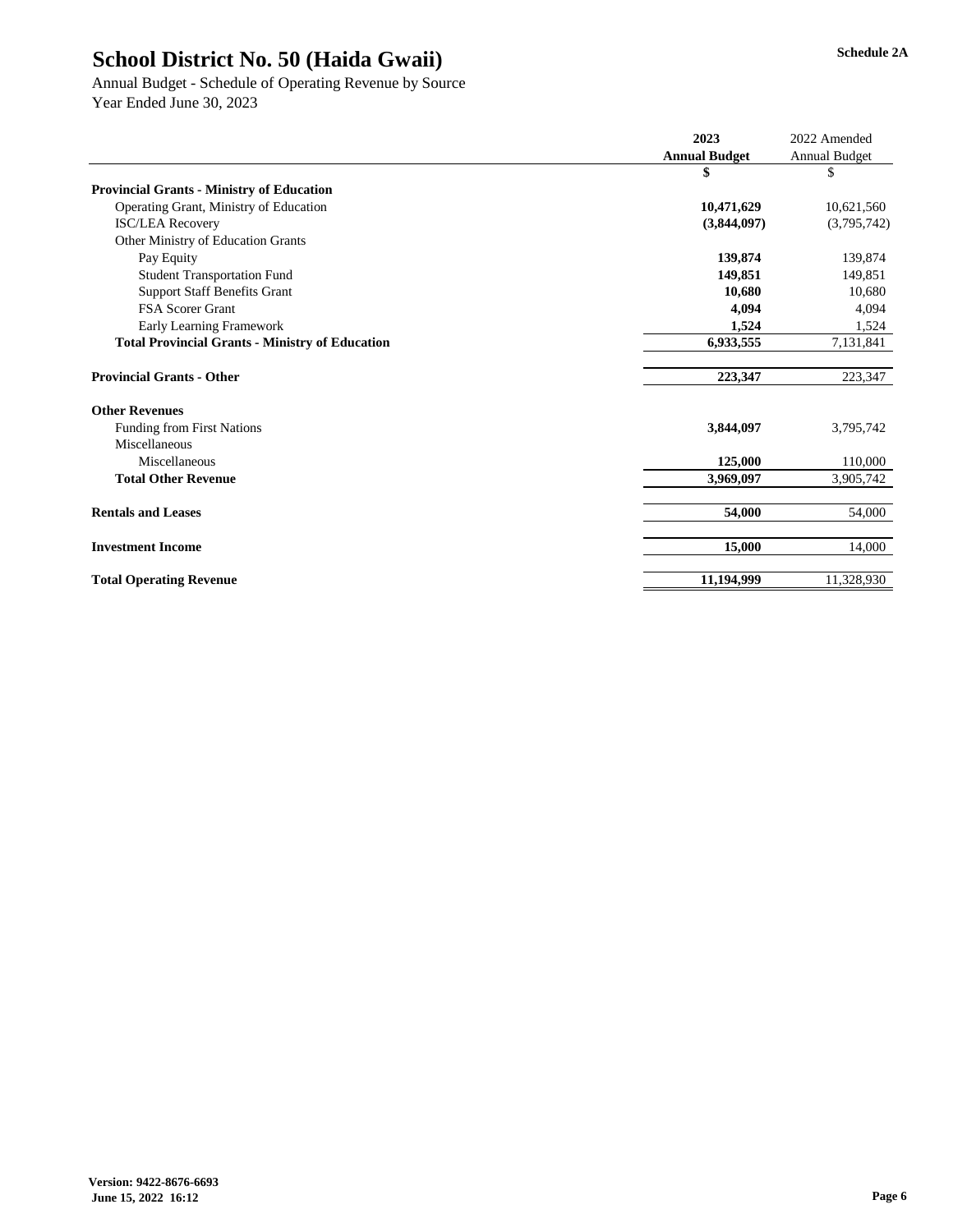#### Annual Budget - Schedule of Operating Expense by Object Year Ended June 30, 2023

|                                     | 2023                 | 2022 Amended         |
|-------------------------------------|----------------------|----------------------|
|                                     | <b>Annual Budget</b> | <b>Annual Budget</b> |
|                                     | \$                   | \$                   |
| <b>Salaries</b>                     |                      |                      |
| Teachers                            | 3,230,678            | 3,076,542            |
| Principals and Vice Principals      | 981,103              | 940,548              |
| <b>Educational Assistants</b>       | 650,704              | 650,704              |
| <b>Support Staff</b>                | 1,485,628            | 1,485,628            |
| Other Professionals                 | 724,228              | 725,892              |
| <b>Substitutes</b>                  | 454,014              | 414,414              |
| <b>Total Salaries</b>               | 7,526,355            | 7,293,728            |
| <b>Employee Benefits</b>            | 1,770,346            | 1,714,531            |
| <b>Total Salaries and Benefits</b>  | 9,296,701            | 9,008,259            |
| <b>Services and Supplies</b>        |                      |                      |
| Services                            | 654,548              | 644,798              |
| <b>Student Transportation</b>       | 81,000               | 81,000               |
| Professional Development and Travel | 445,930              | 445,930              |
| <b>Rentals and Leases</b>           | 21,483               | 21,483               |
| Dues and Fees                       | 13,795               | 13,795               |
| Insurance                           | 34,814               | 34,814               |
| <b>Supplies</b>                     | 788,671              | 757,549              |
| <b>Utilities</b>                    | 612,057              | 587,402              |
| <b>Total Services and Supplies</b>  | 2,652,298            | 2,586,771            |
| <b>Total Operating Expense</b>      | 11,948,999           | 11,595,030           |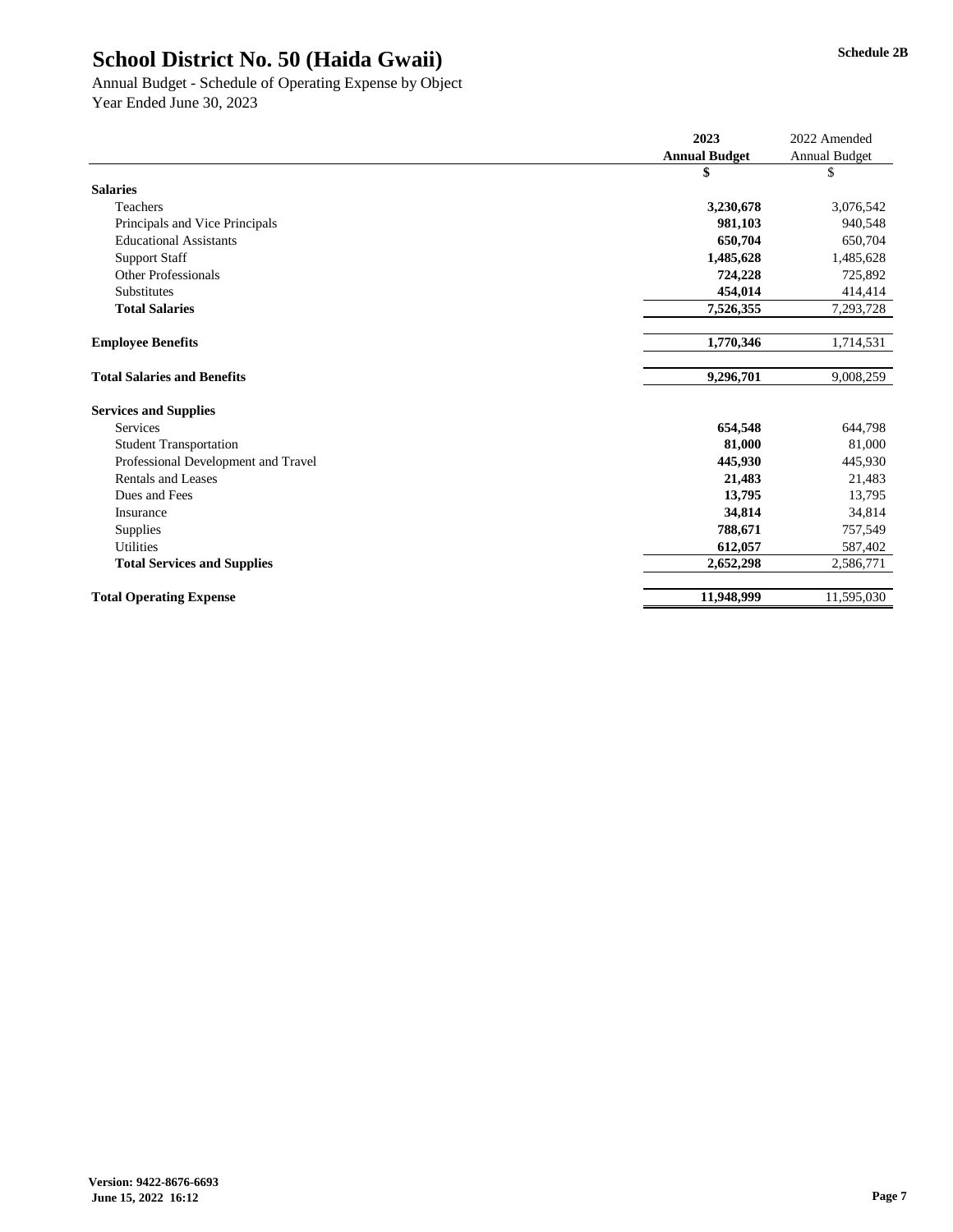### **Schedule 2C School District No. 50 (Haida Gwaii)**

Annual Budget - Operating Expense by Function, Program and Object

|                                                | <b>Teachers</b><br><b>Salaries</b> | Principals and<br><b>Vice Principals</b><br><b>Salaries</b> | <b>Educational</b><br><b>Assistants</b><br><b>Salaries</b> | <b>Support</b><br><b>Staff</b><br><b>Salaries</b> | Other<br><b>Professionals</b><br><b>Salaries</b> | <b>Substitutes</b><br><b>Salaries</b> | <b>Total</b><br><b>Salaries</b> |
|------------------------------------------------|------------------------------------|-------------------------------------------------------------|------------------------------------------------------------|---------------------------------------------------|--------------------------------------------------|---------------------------------------|---------------------------------|
|                                                | \$                                 | \$                                                          | \$                                                         | \$                                                | \$                                               | \$                                    | \$                              |
| 1 Instruction                                  |                                    |                                                             |                                                            |                                                   |                                                  |                                       |                                 |
| 1.02 Regular Instruction                       | 2,920,977                          | 176,578                                                     | 36,420                                                     | 111,071                                           |                                                  | 230,859                               | 3,475,905                       |
| 1.03 Career Programs                           | 30,221                             |                                                             |                                                            |                                                   |                                                  |                                       | 30,221                          |
| 1.07 Library Services                          |                                    |                                                             |                                                            | 32,796                                            |                                                  | 1,999                                 | 34,795                          |
| 1.08 Counselling                               | 69,399                             |                                                             |                                                            | 67,462                                            |                                                  |                                       | 136,861                         |
| 1.10 Special Education                         | 82,153                             | 28,400                                                      | 614,284                                                    |                                                   |                                                  | 92,716                                | 817,553                         |
| 1.31 Indigenous Education                      | 127,928                            |                                                             |                                                            | 145,680                                           |                                                  | 15,063                                | 288,671                         |
| 1.41 School Administration                     |                                    | 776,125                                                     |                                                            | 270,112                                           |                                                  | 29,178                                | 1,075,415                       |
| <b>Total Function 1</b>                        | 3,230,678                          | 981,103                                                     | 650,704                                                    | 627,121                                           |                                                  | 369,815                               | 5,859,421                       |
| <b>4 District Administration</b>               |                                    |                                                             |                                                            |                                                   |                                                  |                                       |                                 |
| 4.11 Educational Administration                |                                    |                                                             |                                                            | 9,514                                             | 168,708                                          |                                       | 178,222                         |
| 4.40 School District Governance                |                                    |                                                             |                                                            |                                                   | 72,414                                           |                                       | 72,414                          |
| 4.41 Business Administration                   |                                    |                                                             |                                                            | 50,164                                            | 323,669                                          |                                       | 373,833                         |
| <b>Total Function 4</b>                        | $\blacksquare$                     | $\blacksquare$                                              | $\sim$                                                     | 59,678                                            | 564,791                                          | $\blacksquare$                        | 624,469                         |
| <b>5 Operations and Maintenance</b>            |                                    |                                                             |                                                            |                                                   |                                                  |                                       |                                 |
| 5.41 Operations and Maintenance Administration |                                    |                                                             |                                                            | 12,685                                            | 113,067                                          |                                       | 125,752                         |
| 5.50 Maintenance Operations                    |                                    |                                                             |                                                            | 642,965                                           |                                                  | 76,437                                | 719,402                         |
| 5.52 Maintenance of Grounds                    |                                    |                                                             |                                                            | 6,939                                             |                                                  | 1,762                                 | 8,701                           |
| 5.56 Utilities                                 |                                    |                                                             |                                                            |                                                   |                                                  |                                       |                                 |
| <b>Total Function 5</b>                        | $\blacksquare$                     | $\blacksquare$                                              | $\blacksquare$                                             | 662,589                                           | 113,067                                          | 78,199                                | 853,855                         |
| <b>7 Transportation and Housing</b>            |                                    |                                                             |                                                            |                                                   |                                                  |                                       |                                 |
| 7.41 Transportation and Housing Administration |                                    |                                                             |                                                            |                                                   | 46,370                                           |                                       | 46,370                          |
| 7.70 Student Transportation                    |                                    |                                                             |                                                            | 136,240                                           |                                                  | 6,000                                 | 142,240                         |
| 7.73 Housing                                   |                                    |                                                             |                                                            |                                                   |                                                  |                                       |                                 |
| <b>Total Function 7</b>                        | $\blacksquare$                     | $\blacksquare$                                              | $\blacksquare$                                             | 136,240                                           | 46,370                                           | 6,000                                 | 188,610                         |
| <b>9 Debt Services</b>                         |                                    |                                                             |                                                            |                                                   |                                                  |                                       |                                 |
| <b>Total Function 9</b>                        | $\blacksquare$                     | $\blacksquare$                                              | $\blacksquare$                                             | $\blacksquare$                                    | $\blacksquare$                                   | $\blacksquare$                        |                                 |
| <b>Total Functions 1 - 9</b>                   | 3,230,678                          | 981,103                                                     | 650,704                                                    | 1,485,628                                         | 724,228                                          | 454,014                               | 7,526,355                       |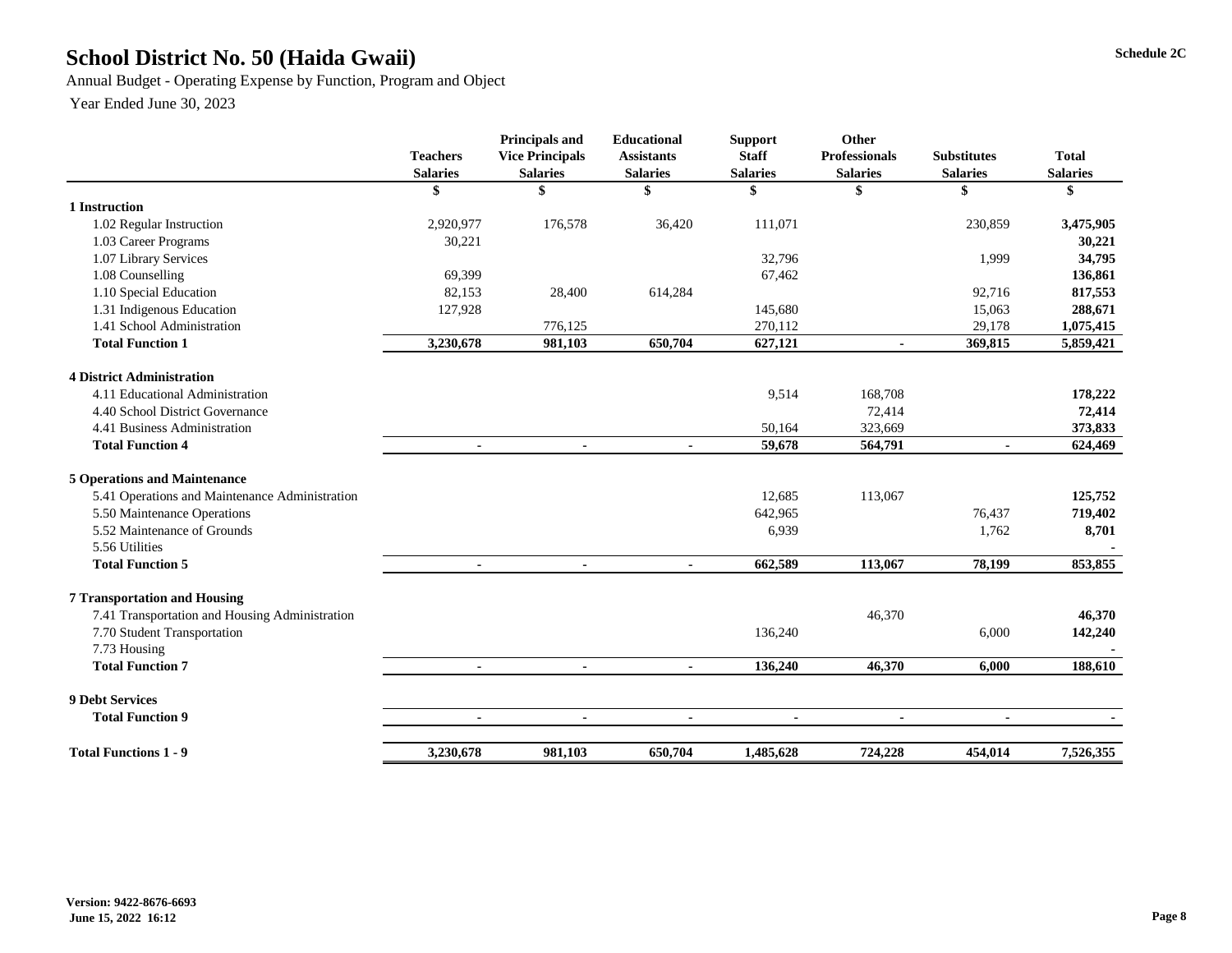### **Schedule 2C School District No. 50 (Haida Gwaii)**

Annual Budget - Operating Expense by Function, Program and Object

|                                                | <b>Total</b>    | <b>Employee</b> | <b>Total Salaries</b> | <b>Services and</b> | 2023                 | 2022 Amended         |
|------------------------------------------------|-----------------|-----------------|-----------------------|---------------------|----------------------|----------------------|
|                                                | <b>Salaries</b> | <b>Benefits</b> | and Benefits          | <b>Supplies</b>     | <b>Annual Budget</b> | <b>Annual Budget</b> |
|                                                |                 |                 |                       |                     |                      | \$.                  |
| 1 Instruction                                  |                 |                 |                       |                     |                      |                      |
| 1.02 Regular Instruction                       | 3,475,905       | 834,217         | 4,310,122             | 830,323             | 5,140,445            | 4,813,045            |
| 1.03 Career Programs                           | 30,221          | 7,253           | 37,474                |                     | 37,474               | 37,474               |
| 1.07 Library Services                          | 34,795          | 8,351           | 43,146                | 10,302              | 53,448               | 76,608               |
| 1.08 Counselling                               | 136,861         | 32,847          | 169,708               | 5,302               | 175,010              | 172,001              |
| 1.10 Special Education                         | 817,553         | 196,213         | 1,013,766             | 97,279              | 1,111,045            | 1,124,136            |
| 1.31 Indigenous Education                      | 288,671         | 67,518          | 356,189               | 230,616             | 586,805              | 558,039              |
| 1.41 School Administration                     | 1,075,415       | 258,100         | 1,333,515             | 67,320              | 1,400,835            | 1,440,460            |
| <b>Total Function 1</b>                        | 5,859,421       | 1,404,499       | 7,263,920             | 1,241,142           | 8,505,062            | 8,221,763            |
| <b>4 District Administration</b>               |                 |                 |                       |                     |                      |                      |
| 4.11 Educational Administration                | 178,222         | 44,556          | 222,778               | 37,235              | 260,013              | 269,962              |
| 4.40 School District Governance                | 72,414          | 4,372           | 76,786                | 72,820              | 149,606              | 135,606              |
| 4.41 Business Administration                   | 373,833         | 93,458          | 467,291               | 178,865             | 646,156              | 606,780              |
| <b>Total Function 4</b>                        | 624,469         | 142,386         | 766,855               | 288,920             | 1,055,775            | 1,012,348            |
| <b>5 Operations and Maintenance</b>            |                 |                 |                       |                     |                      |                      |
| 5.41 Operations and Maintenance Administration | 125,752         | 28,923          | 154,675               | 44,928              | 199,603              | 199,583              |
| 5.50 Maintenance Operations                    | 719,402         | 145,462         | 864,864               | 246,153             | 1,111,017            | 1,109,537            |
| 5.52 Maintenance of Grounds                    | 8,701           | 1,923           | 10,624                | 7,751               | 18,375               | 18,325               |
| 5.56 Utilities                                 |                 |                 |                       | 587,176             | 587,176              | 563,704              |
| <b>Total Function 5</b>                        | 853,855         | 176,308         | 1,030,163             | 886,008             | 1,916,171            | 1,891,149            |
| <b>7 Transportation and Housing</b>            |                 |                 |                       |                     |                      |                      |
| 7.41 Transportation and Housing Administration | 46,370          | 11,593          | 57,963                | 4,200               | 62,163               | 62,163               |
| 7.70 Student Transportation                    | 142,240         | 35,560          | 177,800               | 220,948             | 398,748              | 396,565              |
| 7.73 Housing                                   |                 |                 |                       | 11,080              | 11,080               | 11,042               |
| <b>Total Function 7</b>                        | 188,610         | 47,153          | 235,763               | 236,228             | 471,991              | 469,770              |
| <b>9 Debt Services</b>                         |                 |                 |                       |                     |                      |                      |
| <b>Total Function 9</b>                        | $\blacksquare$  | $\blacksquare$  | $\blacksquare$        | $\blacksquare$      | $\blacksquare$       |                      |
| <b>Total Functions 1 - 9</b>                   | 7,526,355       | 1,770,346       | 9,296,701             | 2,652,298           | 11,948,999           | 11,595,030           |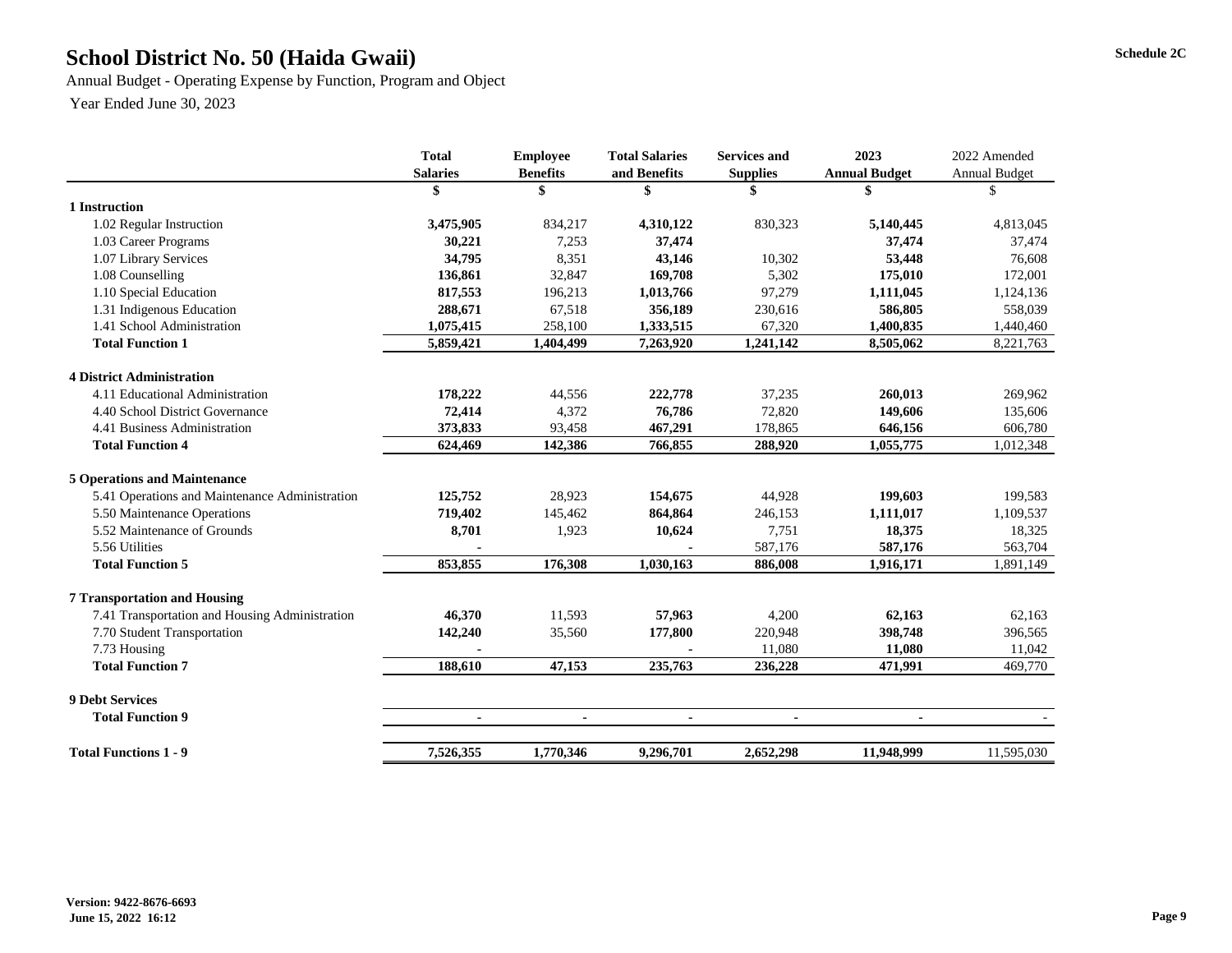#### Annual Budget - Special Purpose Revenue and Expense Year Ended June 30, 2023

|                                                 | 2023                 | 2022 Amended  |
|-------------------------------------------------|----------------------|---------------|
|                                                 | <b>Annual Budget</b> | Annual Budget |
|                                                 | \$                   | \$            |
| <b>Revenues</b>                                 |                      |               |
| <b>Provincial Grants</b>                        |                      |               |
| Ministry of Education                           | 1,196,868            | 1,553,245     |
| Other Revenue                                   | 350,000              | 300,000       |
| <b>Total Revenue</b>                            | 1,546,868            | 1,853,245     |
| <b>Expenses</b>                                 |                      |               |
| Instruction                                     | 1,436,457            | 1,594,536     |
| Operations and Maintenance                      | 110,411              | 108,062       |
| <b>Transportation and Housing</b>               |                      | 150,647       |
| <b>Total Expense</b>                            | 1,546,868            | 1,853,245     |
|                                                 |                      |               |
| <b>Budgeted Surplus (Deficit), for the year</b> | ٠                    |               |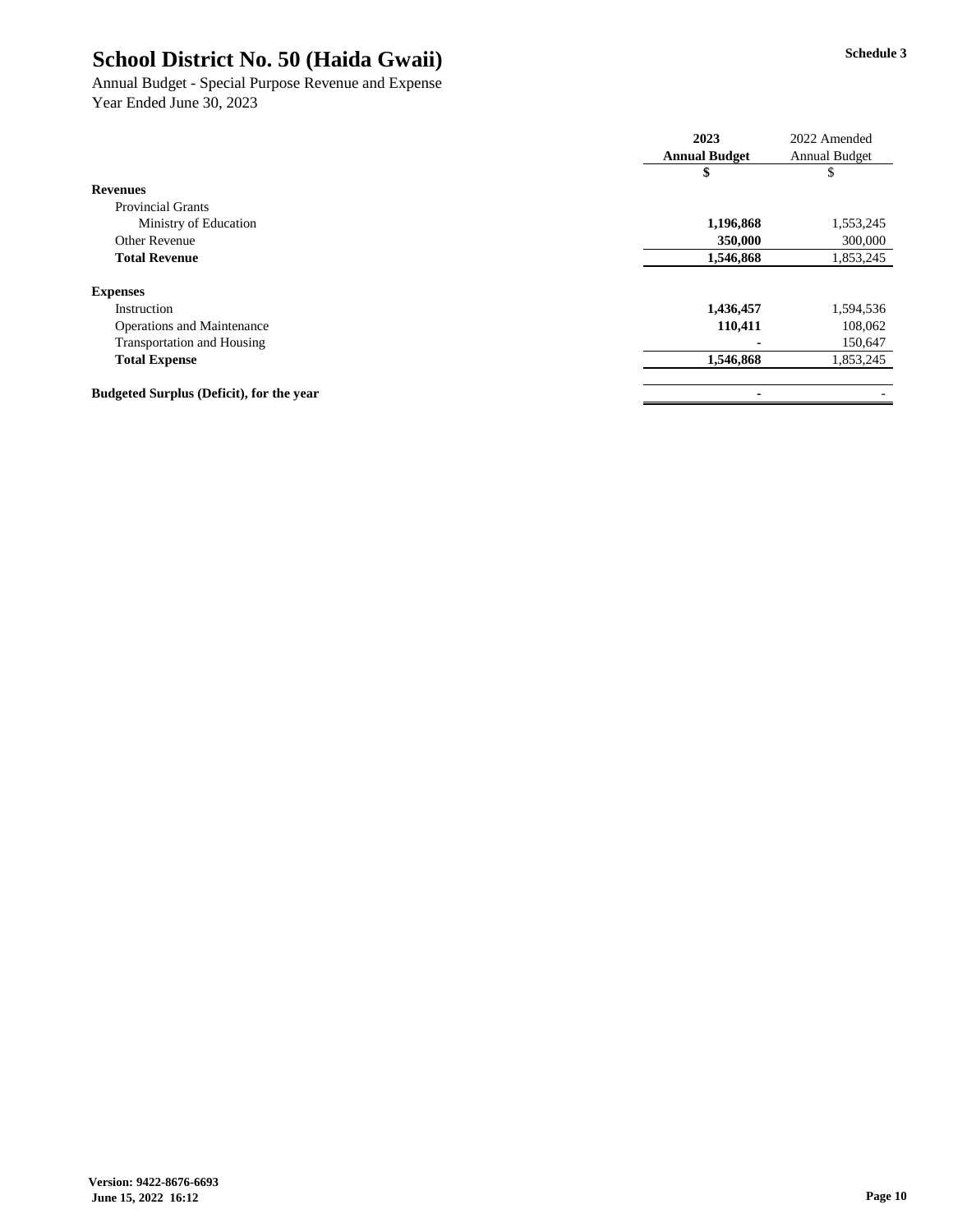#### **Schedule 3A School District No. 50 (Haida Gwaii)**

Annual Budget - Changes in Special Purpose Funds

|                                           | Annual          | Learning       | <b>Special</b>   | <b>School</b>  |                | Ready,                   |                          |                | <b>Classroom</b>              |
|-------------------------------------------|-----------------|----------------|------------------|----------------|----------------|--------------------------|--------------------------|----------------|-------------------------------|
|                                           | <b>Facility</b> | Improvement    | Education        | Generated      | <b>Strong</b>  | Set.                     |                          |                | <b>Enhancement</b>            |
|                                           | Grant           | Fund           | <b>Equipment</b> | <b>Funds</b>   | <b>Start</b>   | Learn                    | <b>OLEP</b>              |                | CommunityLINK Fund - Overhead |
|                                           | \$              |                |                  | S              | -\$            |                          | \$                       |                |                               |
| Deferred Revenue, beginning of year       |                 |                | 3,390            | 421,949        |                |                          |                          |                |                               |
| <b>Restricted Grants</b><br>Add:          |                 |                |                  |                |                |                          |                          |                |                               |
| Provincial Grants - Ministry of Education | 110,411         | 35,643         |                  |                | 96,000         | 9,800                    | 5,664                    | 113,083        | 71,293                        |
| Other                                     |                 |                |                  | 300,000        |                |                          |                          |                |                               |
|                                           | 110,411         | 35,643         |                  | 300,000        | 96,000         | 9,800                    | 5,664                    | 113,083        | 71,293                        |
| Less: Allocated to Revenue                | 110,411         | 35,643         |                  | 300,000        | 96,000         | 9,800                    | 5,664                    | 113,083        | 71,293                        |
| Deferred Revenue, end of year             | $\sim$          | $\blacksquare$ | 3,390            | 421,949        | $\blacksquare$ | $\overline{\phantom{a}}$ | $\overline{\phantom{a}}$ | $\blacksquare$ |                               |
|                                           |                 |                |                  |                |                |                          |                          |                |                               |
| <b>Revenues</b>                           |                 |                |                  |                |                |                          |                          |                |                               |
| Provincial Grants - Ministry of Education | 110,411         | 35,643         |                  |                | 96,000         | 9,800                    | 5,664                    | 113,083        | 71,293                        |
| Other Revenue                             |                 |                |                  | 300,000        |                |                          |                          |                |                               |
|                                           | 110,411         | 35,643         | $\sim$           | 300,000        | 96,000         | 9,800                    | 5,664                    | 113,083        | 71,293                        |
| <b>Expenses</b>                           |                 |                |                  |                |                |                          |                          |                |                               |
| Salaries                                  |                 |                |                  |                |                |                          |                          |                |                               |
| Teachers                                  |                 |                |                  |                |                |                          | 3,850                    |                |                               |
| <b>Educational Assistants</b>             |                 | 28,515         |                  |                |                |                          |                          |                |                               |
| <b>Support Staff</b>                      |                 |                |                  |                | 71,200         | 5,000                    |                          | 90,466         |                               |
| Other Professionals                       |                 |                |                  |                |                |                          |                          |                | 59,089                        |
|                                           | ٠               | 28,515         |                  |                | 71,200         | 5,000                    | 3,850                    | 90,466         | 59,089                        |
| <b>Employee Benefits</b>                  |                 | 7,128          |                  |                | 17,800         | 1,250                    | 963                      | 22,617         | 12,204                        |
| Services and Supplies                     | 110,411         |                |                  | 300,000        | 7,000          | 3,550                    | 851                      |                |                               |
|                                           | 110,411         | 35,643         | $\sim$           | 300,000        | 96,000         | 9,800                    | 5,664                    | 113,083        | 71,293                        |
| <b>Net Revenue (Expense)</b>              | $\blacksquare$  | $\blacksquare$ |                  | $\blacksquare$ | $\blacksquare$ | $\overline{\phantom{a}}$ | $\blacksquare$           | $\blacksquare$ | $\sim$                        |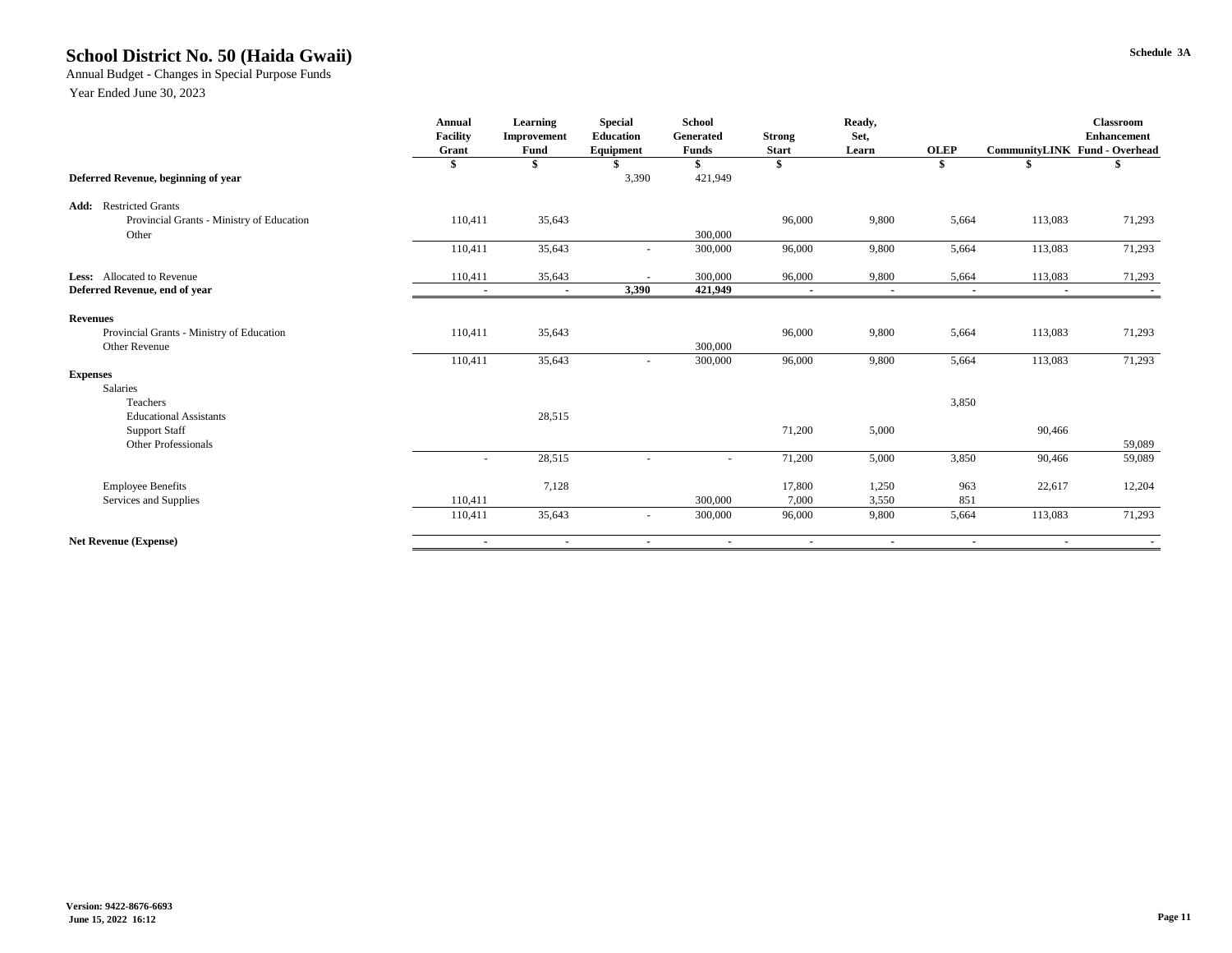#### **Schedule 3A School District No. 50 (Haida Gwaii)**

Annual Budget - Changes in Special Purpose Funds

|                                           | Classroom              | <b>Classroom</b>                      | Changing           | <b>Seamless</b> |                |              |
|-------------------------------------------|------------------------|---------------------------------------|--------------------|-----------------|----------------|--------------|
|                                           | <b>Enhancement</b>     | <b>Enhancement</b>                    | <b>Results for</b> | Day             | <b>Second</b>  |              |
|                                           | <b>Fund - Staffing</b> | <b>Fund - Remedies Young Children</b> |                    | Kindergarten    | Count          | <b>TOTAL</b> |
|                                           | \$                     | \$                                    |                    | \$              | \$             | \$           |
| Deferred Revenue, beginning of year       |                        |                                       | 10,962             |                 | 202,139        | 638,440      |
| <b>Restricted Grants</b><br>Add:          |                        |                                       |                    |                 |                |              |
| Provincial Grants - Ministry of Education | 694,012                | $\sim$                                | 10,962             | 50,000          |                | 1,196,868    |
| Other                                     |                        |                                       |                    |                 | 50,000         | 350,000      |
|                                           | 694,012                | $\overline{a}$                        | 10,962             | 50,000          | 50,000         | 1,546,868    |
| <b>Less:</b> Allocated to Revenue         | 694,012                | $\sim$                                | 10,962             | 50,000          | 50,000         | 1,546,868    |
| Deferred Revenue, end of year             | ٠                      | $\blacksquare$                        | 10,962             | ٠               | 202,139        | 638,440      |
| <b>Revenues</b>                           |                        |                                       |                    |                 |                |              |
| Provincial Grants - Ministry of Education | 694,012                |                                       | 10,962             | 50,000          |                | 1,196,868    |
| Other Revenue                             |                        |                                       |                    |                 | 50,000         | 350,000      |
|                                           | 694,012                |                                       | 10,962             | 50,000          | 50,000         | 1,546,868    |
| <b>Expenses</b>                           |                        |                                       |                    |                 |                |              |
| <b>Salaries</b>                           |                        |                                       |                    |                 |                |              |
| Teachers                                  | 555,210                |                                       |                    |                 |                | 559,060      |
| <b>Educational Assistants</b>             |                        |                                       |                    |                 |                | 28,515       |
| <b>Support Staff</b>                      |                        |                                       |                    | 37,500          |                | 204,166      |
| <b>Other Professionals</b>                |                        |                                       |                    |                 |                | 59,089       |
|                                           | 555,210                |                                       |                    | 37,500          |                | 850,830      |
| <b>Employee Benefits</b>                  | 138,802                |                                       |                    | 12,500          |                | 213,264      |
| Services and Supplies                     |                        |                                       | 10,962             |                 | 50,000         | 482,774      |
|                                           | 694,012                | ٠                                     | 10,962             | 50,000          | 50,000         | 1,546,868    |
| <b>Net Revenue (Expense)</b>              | $\blacksquare$         | ٠                                     | $\blacksquare$     | ٠               | $\blacksquare$ |              |